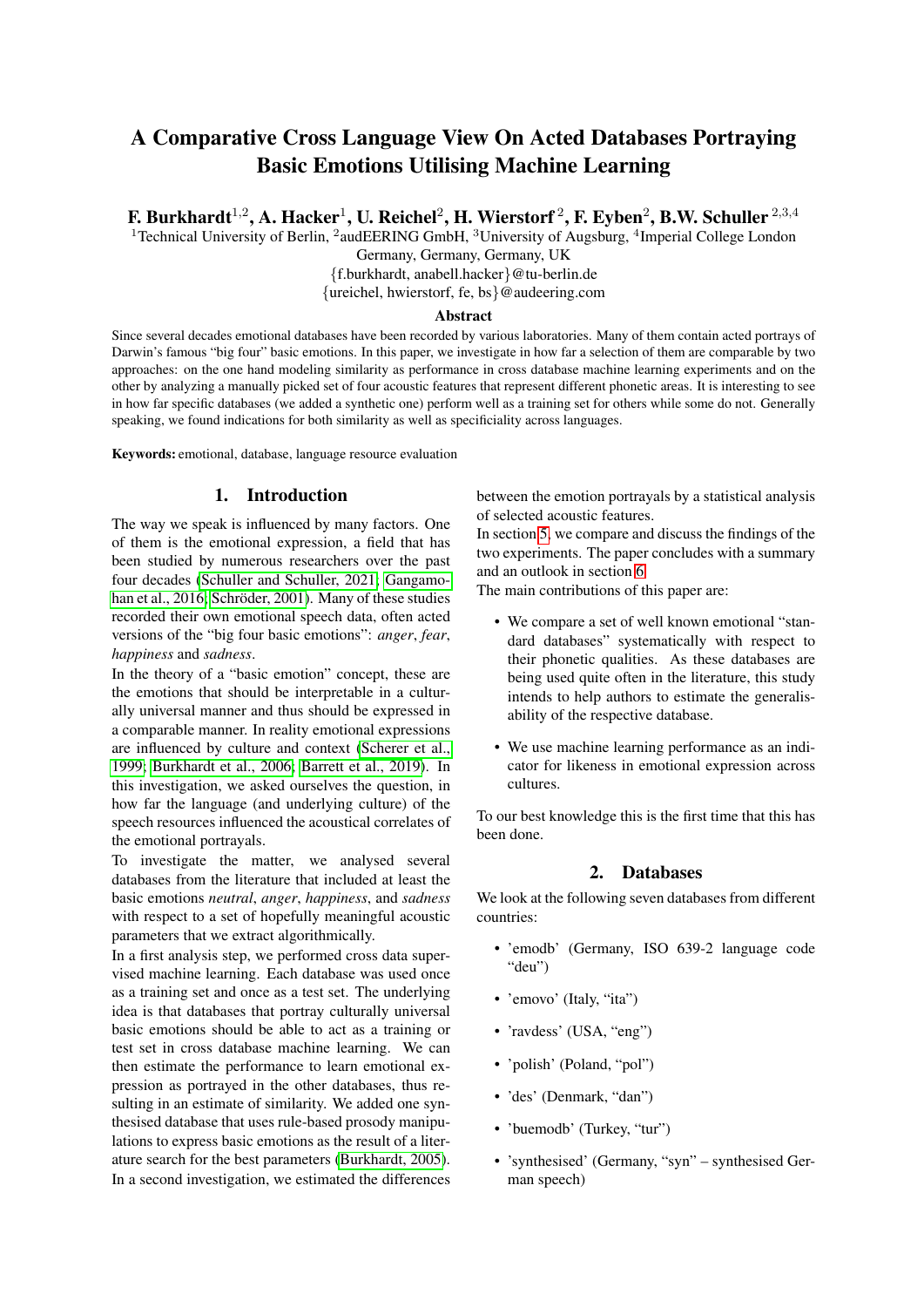

<span id="page-1-4"></span>Figure 1: Overview of databases with respect to basic emotion portrays

An overview of the databases is provided in Table 1. The Berlin Emotional Speech Database  $($ emodb $)^1$  $)^1$ [\(Burkhardt et al., 2005\)](#page-6-6) is a well known studio recorded dataset. Ten (five female, five male) professional actors speak ten German sentences in seven affective states (anger, boredom, disgust, fear, joy, neutral, and sadness). The text material is emotionally neutral in content, e. g., "The cloth is on the table" or "Tonight I could tell it to him". The final 494 phrases were selected using a perception test judging how well the emotions were acted. The text material consists of five longer and five shorter sentences with emotionally neutral semantics.

Italian Emotional Speech EMOVO<sup>[2](#page-1-1)</sup> [\(Costantini et al.,](#page-6-7) [2014\)](#page-6-7) is a database consisting of the voices of six actors (three female, three male) who utter 14 Italian sentences simulating seven emotional states: anger, disgust, fear, joy, neutral, sadness, and surprise. The Italian text material includes eleven semantically neutral phrases such as "Workers get up early" and three nonsense sentences: "The strong house wants with bread", "The force is up and red garlic" and "The cat is flowing in pear". The database consists of 588 samples and was validated using a subjective validation test with two groups of 24 participants.

The Ryerson Audio-Visual Database of Emotional Speech and Song  $(ravdess)^3$  $(ravdess)^3$  [\(Livingstone and Russo,](#page-6-8) [2018\)](#page-6-8) contains recordings of 24 professional actors (12 female, 12 male), vocalising two English statements in a neutral North American accent. Speech samples include angry, calm, disgust, fearful, happy, sad, and surprise expressions. The prompted phrases are "Kids are talking by the door" and "Dogs are sitting by the door". Each expression is produced at two levels of emotional intensity (normal, strong) and in a neutral expression which makes 1 440 speech samples. The song record-

[1188975](https://doi.org/10.5281/zenodo.1188975)

ings were not used in this experiment.

The Database of Polish Emotional Speech (Powroźnik, [2017\)](#page-6-9) consists of speech from eight actors (four female, four male). Each speaker utters five different sentences with six types of emotional state: anger, boredom, fear, joy, neutral, and sadness. The text material includes the following phrases in Polish: "Johnny went to the hairdresser today", "They bought a new car today", "I've stopped shaving from today on", "His girlfriend is coming here by plane" and "This lamp is on the desk today" in Polish. There is a total of 240 samples in this database.

The Danish Emotional Speech (des) [\(Engberg et al.,](#page-6-10) [1997\)](#page-6-10) database comprises acted emotions of four professional actors, two males and two females, for five emotional states: anger, happiness, neutral, sadness, and surprise. The material is recorded in Danish and includes two short single words ("yes" and "no"), nine sentences (four of which were questions like "Where are you going?") and two passages of fluent speech. In total, there are 260 samples in the des database.

For the Turkish Emotional Database (buemodb) [\(Kaya](#page-6-11) [et al., 2014\)](#page-6-11) eleven amateur actors (eight female, three male) deliver eleven Turkish sentences with emotionally neutral content. Each sentence is recorded four times; each time with a different emotional state of the following four: angry, happy, neutral, and sad. Thus, the buemodb contains 484 utterances.

The synthesised database consists of samples that were generated with the rule based emotion simulation software "Emofilt" [\(Burkhardt, 2005\)](#page-6-5). It utilises the diphone speech synthesiser MBROLA [\(Dutoit et al.,](#page-6-12) [1996\)](#page-6-12) to generate a wave form from a phonetic description (SAMPA symbols with duration values and fundamental frequency contours) and the MARY TTS system (Schröder and Trouvain, 2003) to generate the neutral phonetic description from text. Emofilt acts as a filter in between to 'emotionalise' the neutral phonetic description, the rules are based on a literature research described in [\(Burkhardt, 2000\)](#page-6-14). All six available German MBROLA voices; *de2*, *de4*, and *de7* as female and *de1*, *de3*, and *de6* as male, were used. As text material, we used a German news corpus from the University of Leipzig<sup>[4](#page-1-3)</sup>. No special preprocessing was applied. The selection used for this article is part of a larger set of 1000 samples per speaker and emotion (about 24000 samples). We restricted the data size to align the number of samples with the other databases. For the four target emotions (angry, happy, neutral, and sad), out of the 1000 we selected randomly 30 samples per speaker and emotion, getting 720 samples with distinct texts that might help to enhance the diversity of the data.

The distribution of basic emotion portrays and biological sex of actors per emotion can be seen in Figures [1](#page-1-4) and [2.](#page-2-0) The emotions are quite well balanced, but we have more women than men in our data because the

<span id="page-1-1"></span><span id="page-1-0"></span><sup>1</sup><https://www.tu.berlin/go22879/>

<sup>2</sup><http://voice.fub.it/EMOVO>

<span id="page-1-2"></span><sup>3</sup>[https://doi.org/10.5281/zenodo.](https://doi.org/10.5281/zenodo.1188975)

<span id="page-1-3"></span><sup>4</sup><https://wortschatz.uni-leipzig.de>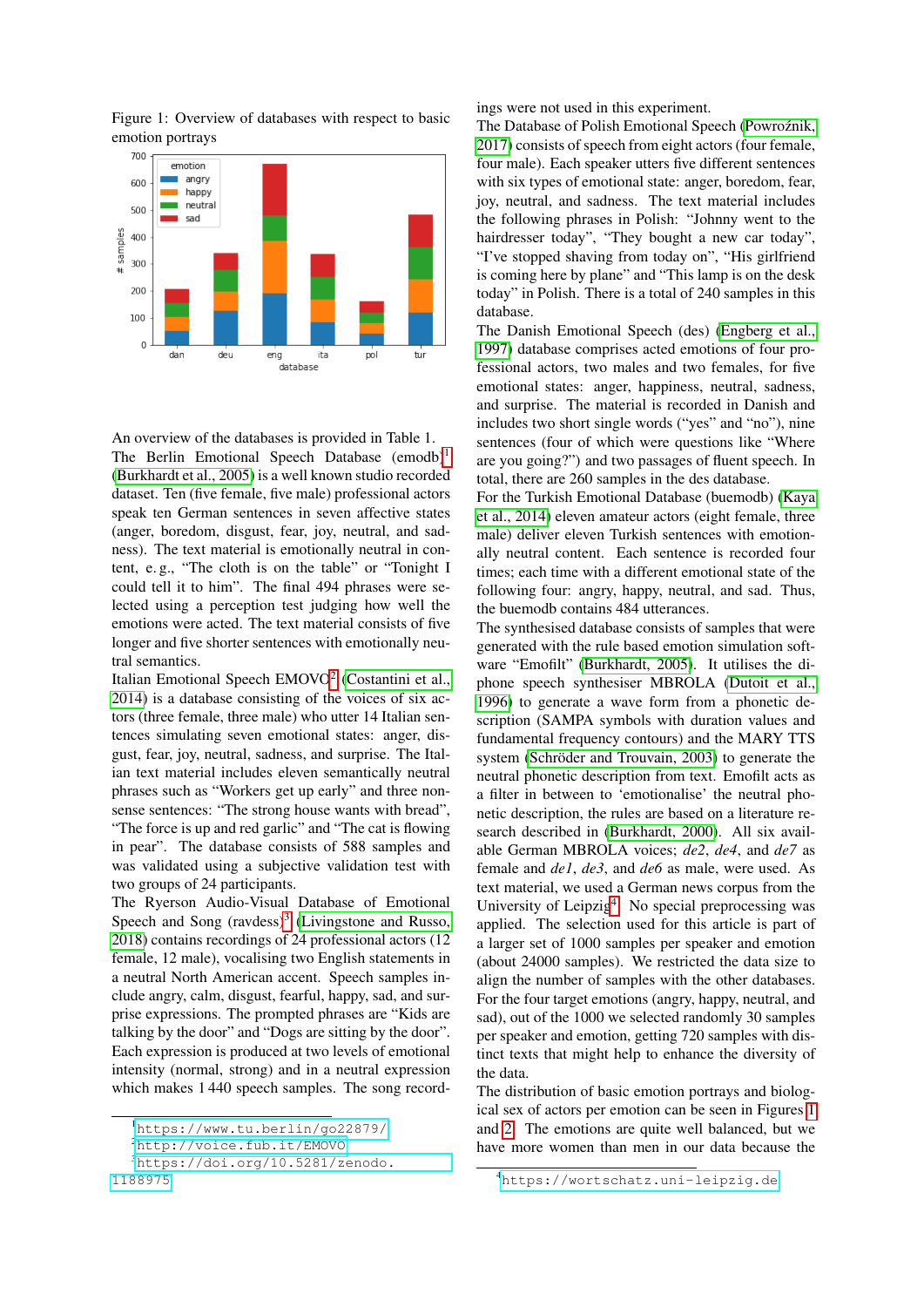| Name                    | Language      | Year | #speakers      | #emotions | #sentences | #samples |
|-------------------------|---------------|------|----------------|-----------|------------|----------|
| emodb                   | German        | 1999 | 10             | ┑         | 10         | 484      |
| emovo                   | Italian       | 2014 | 6              |           | 14         | 588      |
| raydess                 | N.-A. English | 2018 | 24             | 8         | 2          | 1440     |
| Polish Emotional Speech | Polish        | 2014 | 8              | 6         | 5          | 240      |
| des                     | Danish        | 1997 | $\overline{4}$ | 5         | 13         | 260      |
| buemodb                 | Turkish       | 2014 | 11             | 4         | 11         | 484      |
| synthesised             | German        | tha  | 6              | 4         | 720        | 720      |

Table 1: Overview of the emotional speech databases

<span id="page-2-0"></span>Figure 2: Overview of acted emotions with respect to sex distribution



Turkish database is gender imbalanced.

# 3. Analysis I: Machine Learning

In this section, we estimate the similarity of databases based on their mutual performance in cross-database machine learning experiments.

In supervised machine learning approaches, a classifier or regressor is trained on a training set of data samples and then evaluated on a test set. The resulting evaluation metric can be seen as a measure of likeness, because the more similar the training is to the test set, the higher the accuracy of the machine learning predictions.

For the databases at hand, we thus set up a series of cross-database classification experiments by pairing them once as test and once as training sets.

If the database was evaluated against itself (the diagonal in Figure [4\)](#page-4-0), we selected randomly half of the speakers as test and the other half as training set, irrespective of the number of samples. We think this approach is justified, because all databases come from controlled experimental data and the samples per speaker are nearly equally distributed. For reproducibility we provide a link to the speaker partitions here<sup>[5](#page-2-1)</sup>

#### 3.1. Classifier and Features

It must be noted that, prior to classification, we centered and scaled the features per speaker – an approach that is often not possible in real world applications because usually, the test speakers are unknown. We still decided for this approach, as such "speaker dependend" classification is not unheard of and the results become more prominent.

For the experiments we employed the Nkululeko framework<sup>[6](#page-2-2)</sup> with an XGBoost classifier<sup>[7](#page-2-3)</sup> [\(Chen and](#page-6-15) [Guestrin, 2016\)](#page-6-15) with the default meta parameters  $eta = 0.3$ ,  $max\_depth = 6$ ,  $subsample = 1$ ). This classifier is basically a very sophisticated algorithm based on classification trees and has been working quite well in many of our experiments [\(Burkhardt](#page-6-16) [et al., 2021\)](#page-6-16).

As acoustic features, we used the the eGeMAPS set [\(Eyben et al., 2015\)](#page-6-17), an expert set of 88 acoustic features for the openSMILE feature extractor [\(Eyben et](#page-6-18) [al., 2010\)](#page-6-18) that were optimised to work well to explain speaker characteristics and in particular emotions. These features are being used in numerous articles in the literature as baseline features (e.g. [\(Ringeval et al.,](#page-6-19) [2018;](#page-6-19) [Schuller et al., 2016\)](#page-7-1)) as they work reasonably well with many tasks and are easy to handle for most classifiers based on their small number.

#### 3.2. Results

In Figure [4,](#page-4-0) the resulting heat map is displayed in form of the unweighted average recall (UAR) per experiment. The rows indicate the database that has been used as test set and the column the one as a training set. The diagonal represents the self performance, separating speakers evenly in test and train.

<span id="page-2-1"></span><sup>5</sup>[http://blog.syntheticspeech.de/2022/](http://blog.syntheticspeech.de/2022/01/06/emotional-acted-database-comparison/)

<span id="page-2-2"></span>[<sup>01/06/</sup>emotional-acted-database-comparison/](http://blog.syntheticspeech.de/2022/01/06/emotional-acted-database-comparison/) <sup>6</sup>[https://github.com/felixbur/](https://github.com/felixbur/nkululeko/)

[nkululeko/](https://github.com/felixbur/nkululeko/)

<span id="page-2-3"></span> $7$ Actually using the Python XGBoost package: [https:](https://xgboost.readthedocs.io/) [//xgboost.readthedocs.io/](https://xgboost.readthedocs.io/)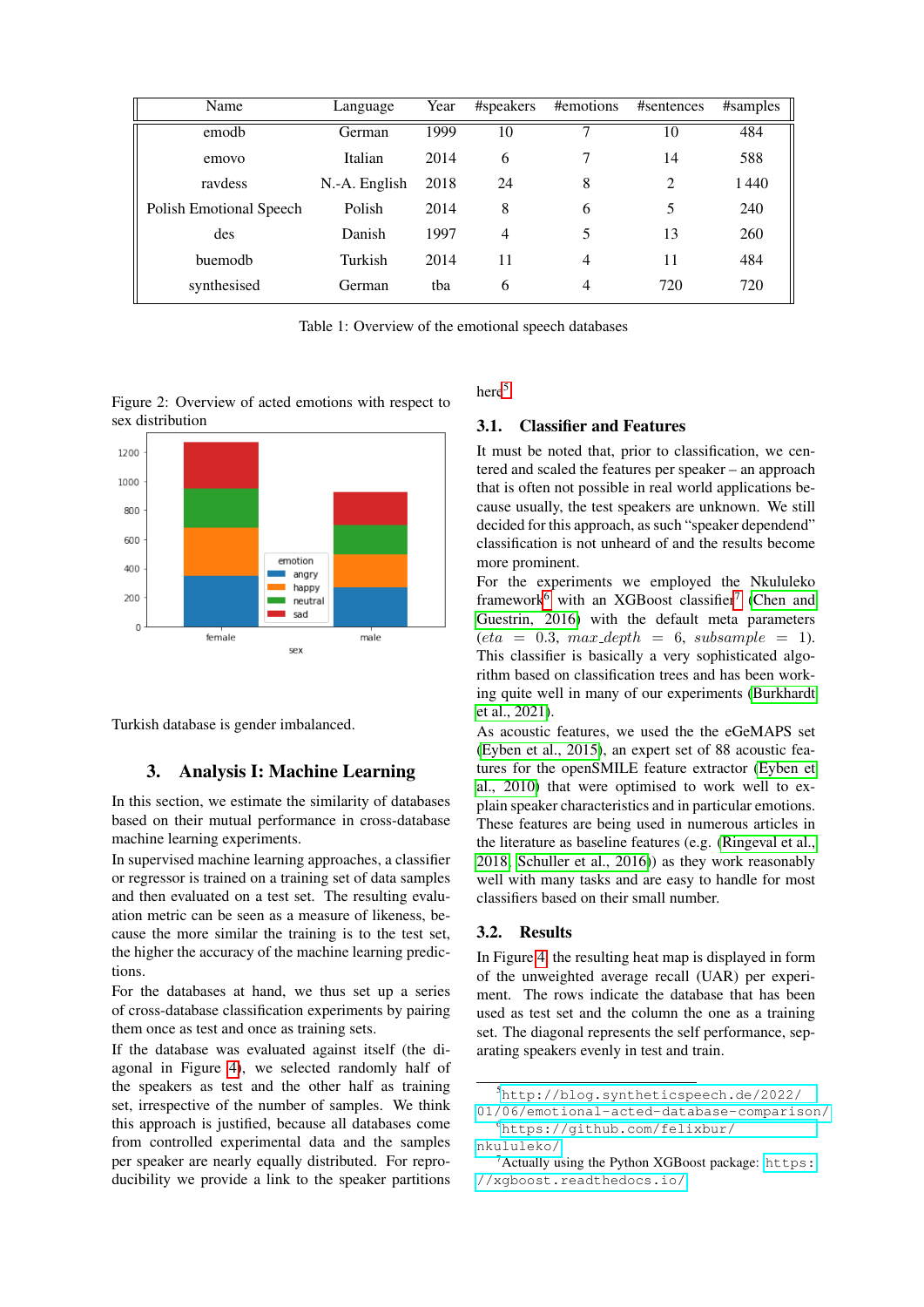To better compare the performance as a "role model" for other databases, we add a plot that shows the mean UAR per database when used as test or train respectively in Figure [3.](#page-3-0) Interestingly, the databases differ quite strongly when used as test or as train. While the Polish data seems to deliver a good model for most of the other languages, the German data performs above average when being used as test set.

<span id="page-3-0"></span>Figure 3: Mean UAR per database when used as the training or the test set (excluding the self performance)



Because all these databases are laboratory data, the emotional expression is nearly evenly distributed and the chance UAR would be around .25 for four emotions, hence, all UARs that are substantially higher signify that the classifier learnt information related to emotions. We are happy to see that for all databases, even with a very low number of speakers like Danish (only two speakers in training and two in test), the self performance values (diagonal) are clearly above chance level.

In the order of descending self performance, we get the following ranking: synthesised, German, Polish, Turkish, English, Danish, Italian. The perfect in-domain performance of the synthesised samples is easy to explain: all emotional expression was simulated by the same rules and thus is easy to detect. But also for all other databases with the exception of English, the synthesised training works quite well to detect emotional expression, confirming our earlier findings [\(Schuller](#page-7-2) [and Burkhardt, 2010\)](#page-7-2). The low in-domain result for the Italian database seems strange but then these findings are merely peculiarities of the databases.

The German data seems to deliver a good model for prototypical emotion expression, especially in itself but also for other databases, apart from Turkish.

Strangely, the model trained on the Italian database performs with a higher UAR when it is tested on German, Danish and Polish data as when tested in-domain on Italian data. Similar: when Italian is used as a test set, the German model works better than Italian itself. We do not have an explanation yet.

The Turkish database is a bit like the opposite from the Italian, it clearly works best in itself and especially bad

when tested with a German or Italian model. We informally listened with three listeners to the samples and the common impression that the emotion display really does seem to be more aroused. But if this is due to culture or how the actors were instructed, we cannot say.

When listening to the Danish samples, it seems that the emotion portrays are, especially compared to the Turkish, rather restrained. Nonetheless, tests and trainings perform about twice the chance level and in-domain about 10 % better. It must be noted that there were only four speakers.

The Polish database performs quite well for all languages when used as a training set. Also, when used as a test set, it reaches clear above chance UARs with all other databases.

The English database is the largest one and works comparably well with all languages, but clearly not the synthetic samples.

# 4. Analysis II: Cross-Language Speech Feature Analysis

The results in Figure [4](#page-4-0) show a performance decrease in cross-language emotion recognition for all databases except of Italian. In this section, we explore in how far this performance decrease can be explained by language constraints on acoustic speech features in encoding emotion. We focus on 4 feature functionals from the eGeMAPS set which cover voice quality, articulatory, and prosodic aspects of vocal emotion expression:

- F0 mean (prosody): the arithmetic mean of F0 converted to semitones relative to a base value of 27.5 Hz and smoothed by a moving average filter
- loudness peaks per second (prosody): measurement of energy peaks per second as a proxy for speaking rate
- alpha ratio (voice quality): ratio of high (1-5 kHz) to low (50-1000 Hz) spectral energy in voiced segments. Higher values indicate a flatter spectral slope which results from increased speed of glottal closure and which is an acoustic correlate of increased vocal excitation effort
- F1 mean (articulation): the arithmetic mean of the first formant, which is causally related to vertical jaw position. Higher values indicate a lowered jaw and a greater mouth opening

The value distributions of these features across emotions and languages are shown in Figures [5,](#page-4-1) [6,](#page-5-2) [7,](#page-5-3) and [8.](#page-5-4)

Next to visual inspection of distribution differences, we applied linear mixed effects (LME) models<sup>[8](#page-3-1)</sup> with *emotion* and *language* as fixed effects, and *speaker* as a random effect added by random intercepts. We further included an interaction term of the fixed effects. The

<span id="page-3-1"></span><sup>8</sup> Python *statsmodels* package, version 0.12.2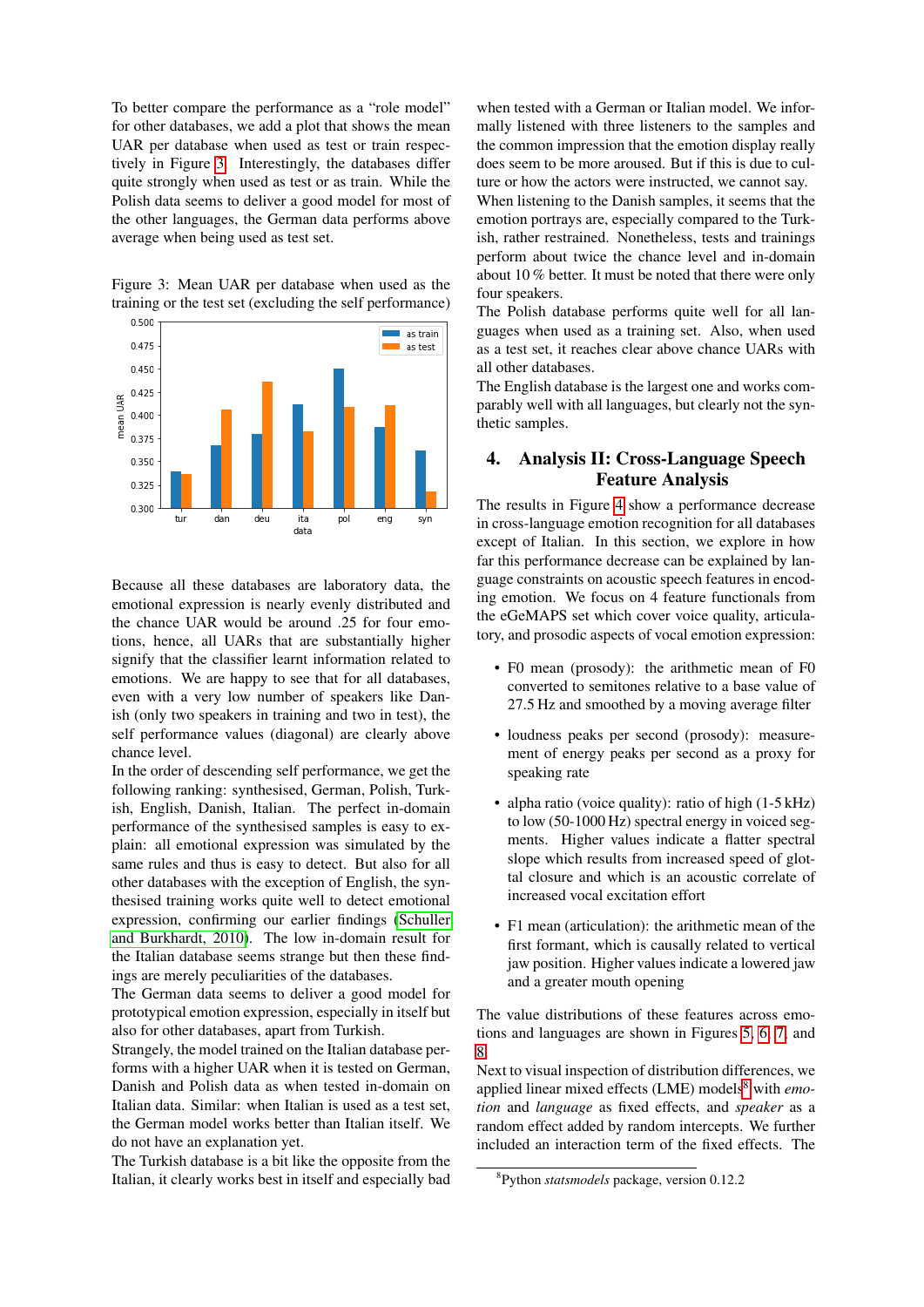Figure 4: Heat map for cross-database experiments. The values in the rows mean that the specific database has been used as the test, the values in the columns that it has been used as training database. The diagonal represents the outcomes of the self classification (randomly 50% of speakers split)

<span id="page-4-0"></span>

models were fitted by minimising the REML criterion. P-values were obtained by ANOVAs, and the significance level was set to .05.

In the examined data sets, F0 mean (Figure [5\)](#page-4-1) clearly shows a language impact on how this feature is utilised in emotion encoding. For English, German, Italian, and Polish speakers major F0 differences are observed between angry and happy with high F0, as opposed to neutral and sad with low F0. This is in line with the expectations, since the F0 level is correlated with arousal. Turkish speakers (brown boxes) in contrast show a major F0 difference between neutral (low F0) vs non-neutral emotions (high F0). Furthermore, due to the gender imbalance towards female speakers, F0 is overall higher in the Turkish dataset. Finally, for Danish speakers (blue boxes), F0 is overall low and shows much less pronounced differences across emotions. Language-dependency in vocal emotion expression is furthermore indicated by the LME model yielding significant results for 13 out of 15 emotion and language level interactions.

The distribution pattern of alpha ratios (Figure [6\)](#page-5-2) is similar to the patterns observed for F0. Again, English, German, Italian, and Polish speakers distinguish between happy/angry and neutral/sad with more vocal effort for the former and less for the latter, while Turkish speakers rather distinguish between happy/angry/sad and neutral. Danish speakers again distinguish much less between the four emotions. Also here, the LME model gives significant results for the majority (12 out of 15) emotion and language level interactions indicating the influence of language in vocal emotion expres-

<span id="page-4-1"></span>Figure 5: Distribution of F0 means across emotions and languages. Languages: *dan* – Danish, *deu* – German, *eng* – English, *ita* – Italian, *pol* – Polish, *tur* – Turkish.



sion.

F1 means show a more uniform pattern across languages (Figure [7\)](#page-5-3). By and large, F1 values are lowest for utterances in neutral emotion. This might have been partly caused by the elicitation scenario: all nonneutral emotions the speakers needed to act out, for which they might have utilised 'stage speech' reflected in an increased mouth opening. Unfortunately, these findings cannot be further backed up by statistics, since the LME model did not converge (neither for alternative optimisation criteria).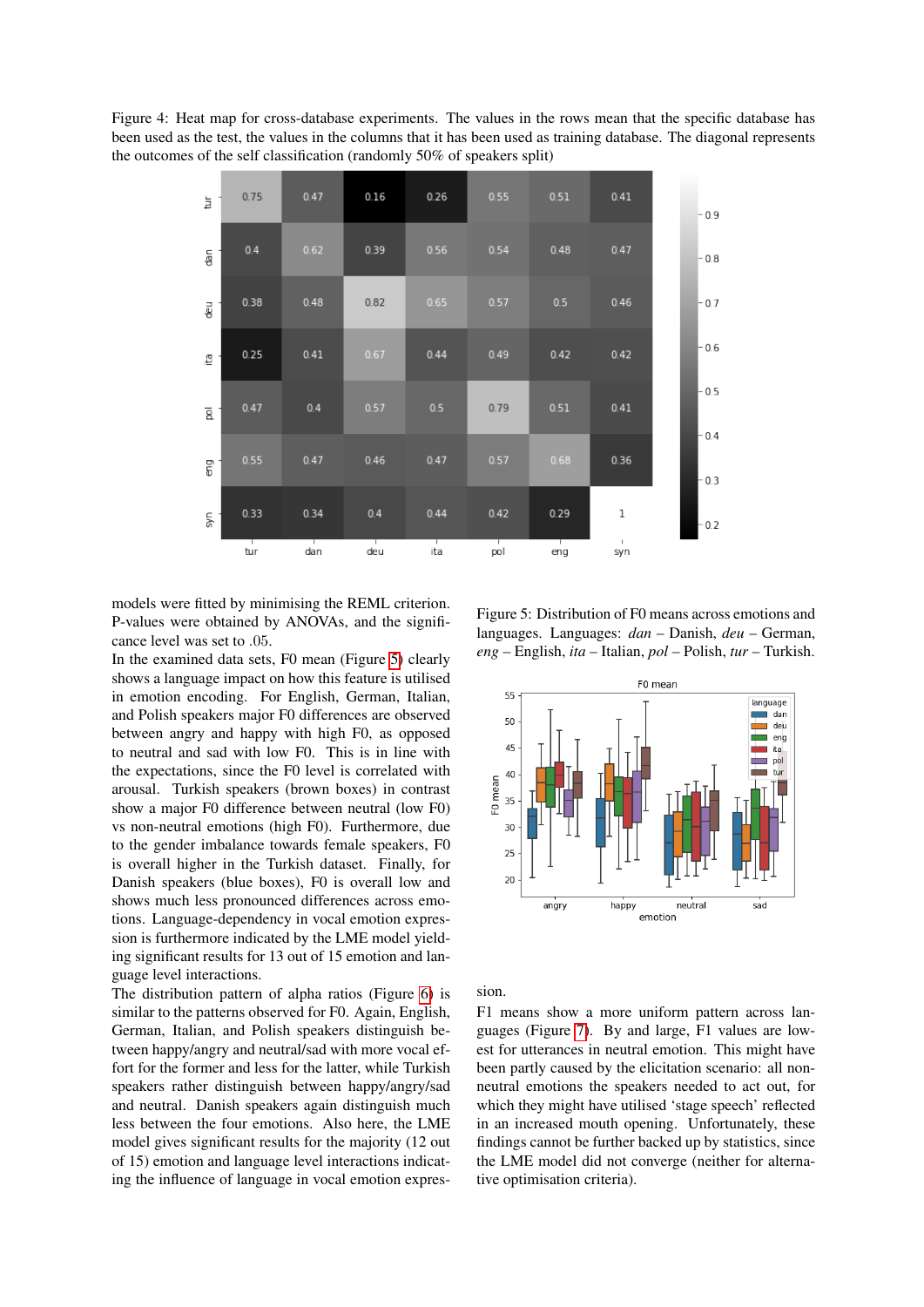<span id="page-5-2"></span>Figure 6: Distribution of alpha ratios across emotions and languages. Languages: *dan* – Danish, *deu* – German, *eng* – English, *ita* – Italian, *pol* – Polish, *tur* – Turkish.



<span id="page-5-3"></span>Figure 7: Distribution of F1 means across emotions and languages. Languages: *dan* – Danish, *deu* – German, *eng* – English, *ita* – Italian, *pol* – Polish, *tur* – Turkish.



Finally, loudness peaks per second (Figure [8\)](#page-5-4) as a proxy of speaking rate shows a clear impact of language or database, but within each language no impact of emotion, since for each language these rates are stable across all emotion categories. Since it is well known that emotions can be distinguished by speaking rate [\(Murray and Arnott, 1993\)](#page-6-20), it is likely that the used proxy feature is too sensitive to the channel characteristics of the different recording settings and thus not sufficiently robust for cross-database comparisons.

#### 5. Discussion

<span id="page-5-0"></span>The relatively low performance of the Turkish database in the machine learning experiment (see figures [3](#page-3-0) and [4\)](#page-4-0) can be backed by the analysis of the acoustic features. When looking at the figures [5,](#page-4-1) [6,](#page-5-2) [7,](#page-5-3) and [8,](#page-5-4) the boxplots for the Turkish samples deviate from the other

<span id="page-5-4"></span>Figure 8: Distribution of loudness peaks per second across emotions and languages. Languages: *dan* – Danish, *deu* – German, *eng* – English, *ita* – Italian, *pol* – Polish, *tur* – Turkish.



languages in many cases, especially for the emotions happy and sad. When listening to the audio files, the Turkish emotional expressions convey an impression of higher arousal than in other databases. It needs to be further investigated if this is a matter of cultural difference on how intense emotions are expressed or whether it is a specialty to the specific database used.

The Polish database on the other hand performed especially well in the machine learning analysis and the acoustical analysis shows that Polish is very similar to most of the other languages, especially in terms of F0 mean and F1 mean.

In the Danish database, the emotional arousal is auditively low when listening to the samples. This is also visible in the acoustic data: In the high arousal emotions anger and happiness, the Danish data shows low values in all four feature functionals from the eGeMAPS set. This fact could be linked to overall less emotional arousal in Danish culture, but needs further research.

Interestingly, the Italian database performed relatively bad with itself in the machine learning experiment (see figure [4\)](#page-4-0). Thus far, there is no explanation for this phenomenon. The Italian database performed better with the German database as test and training database than with itself, for example.

## 6. Conclusion and Outlook

<span id="page-5-1"></span>In this paper, we investigated a set of mostly European, well known data sets of acted emotional basic categories. Many of them were used in the literature and we were interested in how far they are comparable, given that they come from different languages / cultures. As expected, we find arguments/indications for both similarity as well as specificiality.

Future research would extend the field of databases and investigate other prominent acoustic features. Generic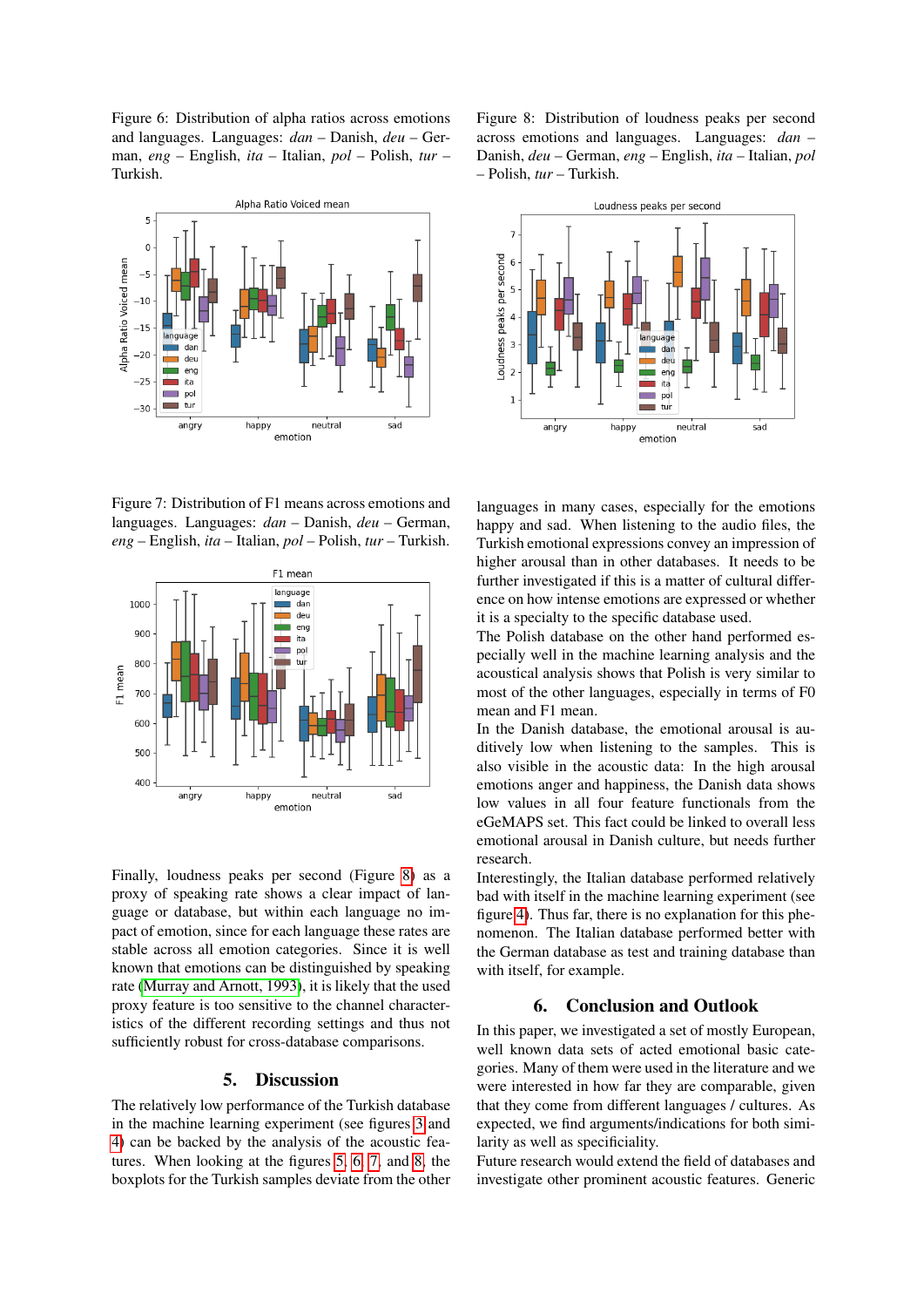pre-trained speech representations that are more robust against acoustical changes (e.g. [\(Baevski et al., 2020\)](#page-6-21)) might provide a better understanding of the contribution by language or by recording conditions to the findings.

We also might attempt a more strict comparison by limiting the number of speaker and samples for all databases to the number that is present in all databases.

# 7. Acknowledges

This research has been partly funded by the European EASIER (Intelligent Automatic Sign Language Translation) project (Grant Agreement number: 101016982).

## 8. Bibliographical References

- <span id="page-6-21"></span>Baevski, A., Zhou, Y., Mohamed, A., and Auli, M. (2020). wav2vec 2.0: A framework for selfsupervised learning of speech representations. In H. Larochelle, et al., editors, *Advances in Neural Information Processing Systems*, volume 33, pages 12449–12460. Curran Associates, Inc.
- <span id="page-6-4"></span>Barrett, L. F., Adolphs, R., Marsella, S., Martinez, A. M., and Pollak, S. D. (2019). Emotional Expressions Reconsidered: Challenges to Inferring Emotion From Human Facial Movements. *Psychological science in the public interest*, 20(1):1–68.
- <span id="page-6-6"></span>Burkhardt, F., Paeschke, A., Rolfes, M., Sendlmeier, W., and Weiss, B. (2005). A database of german emotional speech. In *9th European Conference on Speech Communication and Technology*, volume 5, pages 1517–1520, 09.
- <span id="page-6-3"></span>Burkhardt, F., Audibert, N., Malatesta, L., Türk, O., Arslan, L., and Auberge, V. (2006). Emotional prosody - does culture make a difference? In *Proceedings of the International Conference on Speech Prosody*.
- <span id="page-6-16"></span>Burkhardt, F., Brückl, M., and Schuller, B. (2021). Age classification: Comparison of human vs machine performance in prompted and spontaneous speech. In Stefan Hillmann, et al., editors, *Studientexte zur Sprachkommunikation: Elektronische Sprachsignalverarbeitung 2021*, pages 35–42. TUDpress, Dresden.
- <span id="page-6-14"></span>Burkhardt, F. (2000). *Simulation emotionaler Sprechweise mit Sprachsynthesesystemen*. Shaker.
- <span id="page-6-5"></span>Burkhardt, F. (2005). Emofilt: The simulation of emotional speech by prosody-transformation. In *9th European Conference on Speech Communication and Technology*.
- <span id="page-6-15"></span>Chen, T. and Guestrin, C. (2016). XGBoost: A scalable tree boosting system. In *Proceedings of the 22nd ACM SIGKDD International Conference on Knowledge Discovery and Data Mining*, KDD '16, pages 785–794, New York, NY, USA. ACM.
- <span id="page-6-7"></span>Costantini, G., Iaderola, I., Paoloni, A., and Todisco, M. (2014). Emovo corpus: an italian emotional speech database. In *LREC*.
- <span id="page-6-12"></span>Dutoit, T., Pagel, V., Pierret, N., Bataille, F., and der Vreken, O. (1996). The mbrola project: Towards a set of high-quality speech synthesizers free of use for non-commercial purposes. *Proc. ICSLP'96, Philadelphia*, 3:1393–1396.
- <span id="page-6-10"></span>Engberg, I. S., Hansen, A. V., Andersen, O., and Dalsgaard, P. (1997). Design, recording and verification of a danish emotional speech database. In *EU-ROSPEECH*.
- <span id="page-6-18"></span>Eyben, F., Wöllmer, M., and Schuller, B. (2010). opensmile – the munich versatile and fast opensource audio feature extractor. *MM'10 - Proceedings of the ACM Multimedia 2010 International Conference*, pages 1459–1462, 01.
- <span id="page-6-17"></span>Eyben, F., Scherer, K., Schuller, B., Sundberg, J., Andre, E., Busso, C., Devillers, L., Epps, J., Laukka, P., Narayanan, S., and Truong, K. (2015). The geneva minimalistic acoustic parameter set (gemaps) for voice research and affective computing. *IEEE Transactions on Affective Computing*, 7:1–1, 01.
- <span id="page-6-0"></span>Gangamohan, P., Kadiri, S., and Yegnanarayana, B. (2016). Analysis of emotional speech – A review. *Toward Robotic Socially Believable Behaving Systems-Volume I*, pages 205–238.
- <span id="page-6-11"></span>Kaya, H., Salah, A., Gurgen, F., and Ekenel, H. (2014). Protocol and baseline for experiments on bogazici university turkish emotional speech corpus. In *2014 22nd Signal Processing and Communications Applications Conference, SIU 2014 - Proceedings*, 04.
- <span id="page-6-8"></span>Livingstone, S. R. and Russo, F. A. (2018). The ryerson audio-visual database of emotional speech and song (RAVDESS): A dynamic, multimodal set of facial and vocal expressions in north american english. *PLOS ONE*, 13(5):e0196391.
- <span id="page-6-20"></span>Murray, I. R. and Arnott, J. L. (1993). Toward the simulation of emotion in synthetic speech: A review of the literature on human vocal emotion. *The Journal of the Acoustical Society of America*, 93(2):1097– 1108.
- <span id="page-6-9"></span>Powroźnik, P. (2017). Kohonen network as a classifier of polish emotional speech. *ITM Web of Conferences*, 15.
- <span id="page-6-19"></span>Ringeval, F., Cowie, R., Amiriparian, S., Michaud, A., Schuller, B., Kaya, H., Cummins, N., Çiftçi, E., Valstar, M., Schmitt, M., Lalanne, D., Güleç, H., Salah, A. A., and Pantic, M. (2018). AVEC 2018 Workshop and Challenge: Bipolar disorder and crosscultural affect recognition. In *AVEC 2018 - Proceedings of the 2018 Audio/Visual Emotion Challenge and Workshop, co-located with MM 2018*.
- <span id="page-6-2"></span>Scherer, K. R., Banse, R., and Wallbott, H. G. (1999). Emotion Inferences from Vocal Expression Correlate across Languages and Cultures. *ICPhS 99*.
- <span id="page-6-1"></span>Schröder, M. (2001). Emotional Speech Synthesis - A Review. In *Proc. Eurospeech 2001, Aalborg*, pages 561–564.
- <span id="page-6-13"></span>Schröder, M. and Trouvain, J. (2003). The german text-to-speech synthesis system mary: A tool for